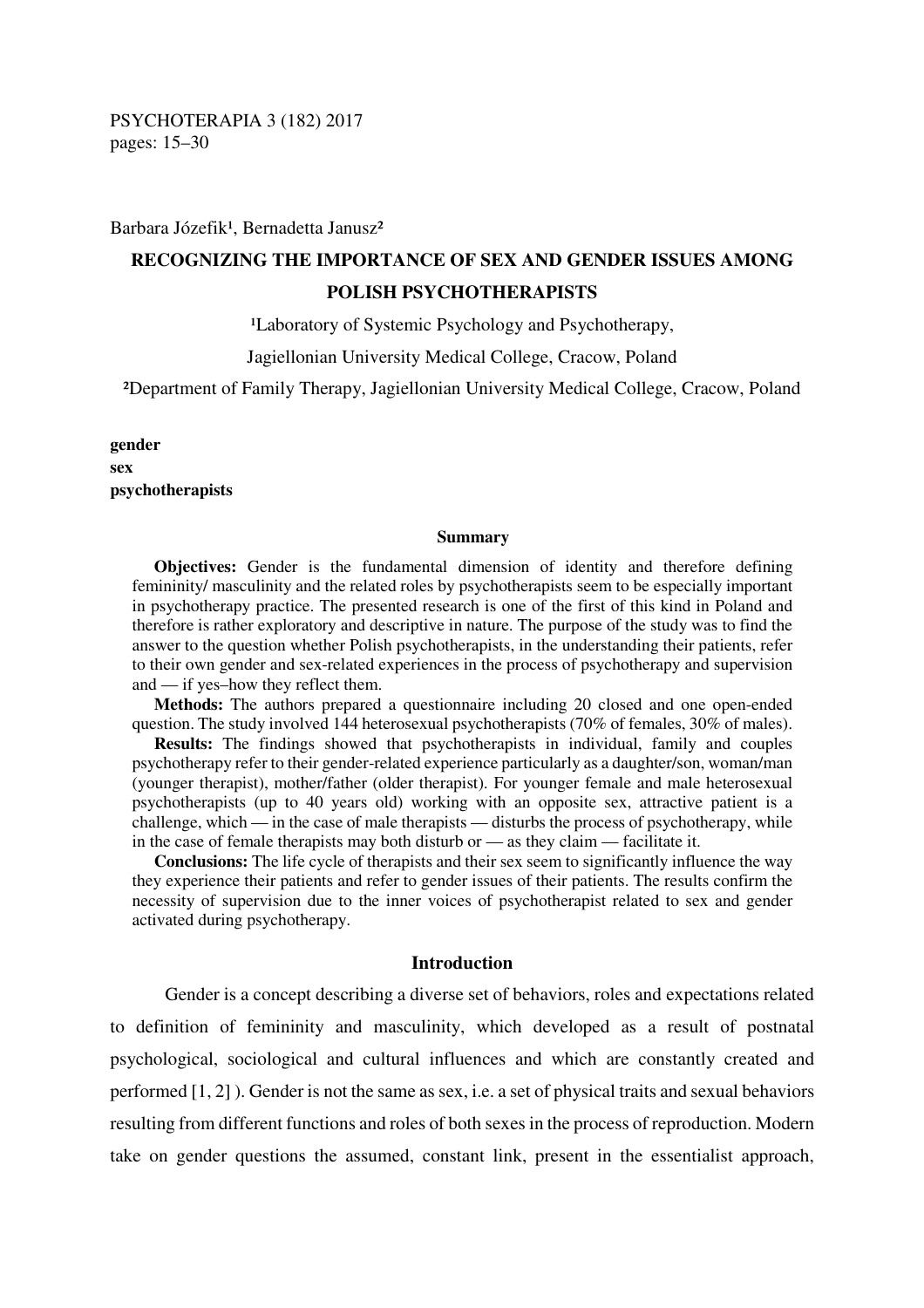between biological sex and sexual identity: femininity/masculinity. Rather to the contrary, it emphasizes that gender is "a constituting identity", something that we constantly create in the process of performing behaviors and obeying the norms of a given social construct of gender, generally realized through body, behaviors, gestures, appearance, outfit, manner of communication and interaction ([2] p. 80, [3]). The concept of femininity/masculinity therefore describes complex constructs consisting of various experiences related to the roles assumed in life. Those experiences co-construct the dialogic self of an individual [4, 5].

The concept of a dialogical self assumes that a subject has at their disposal a number of inner voices that - while maintaining an inner dialogue - create a structure of a Self described as a *society of mind*. Gender-related experiences, including relations of dominance-submission in interpersonal contacts, in which a person functions in a culture, influence the way, in which a Self is organized. Some of those voices may become reinforced and preserved while others may be diminished or repressed. They are activated during the interactions and impact their course, often unconsciously. Studying gender-related voices seems to be especially important in the process of psychotherapy due to its relational nature and the importance of bonding and building alliance between a psychotherapist and a patient. Peter Rober [6, 7] points out that during a therapeutic session, in the mind of the psychotherapist both professional and personal voices might be activated. The latter is the *I for - myself* that contains personal memories, hopes and fantasies of a psychotherapist activated by what he or she observes during a session, while the *professional self* is filled with professional knowledge, active construction of hypotheses and getting prepared for an intervention. Among the personal voices, the ones referencing gender roles such as daughter/son, girl/boy, woman/man, spouse, father/mother seem to be the most important. In the case of activating the sex- and gender-related voices of a psychotherapist, his or her personal history should be taken into consideration, as well as the social and cultural context they live in and which impacts the way of thinking about gender-related roles. Studying inner voices is not an easy task; to the contrary, it is a real challenge for the contemporary researchers

## **Gender and sex research in psychotherapy**

Research on the significance of gender and sex in psychotherapy has been carried out since the 70s of the last century and has covered different issues and perspectives. The basic ones concerned the impact of sex and gender on the formation of a therapeutic alliance, the way of conducting therapeutic sessions, topics and issues raised and covered during therapeutic sessions and on the effectiveness of psychotherapy [8-12]. At this point it should be noted that very often sex and gender tend to be used interchangeably in research which often leads to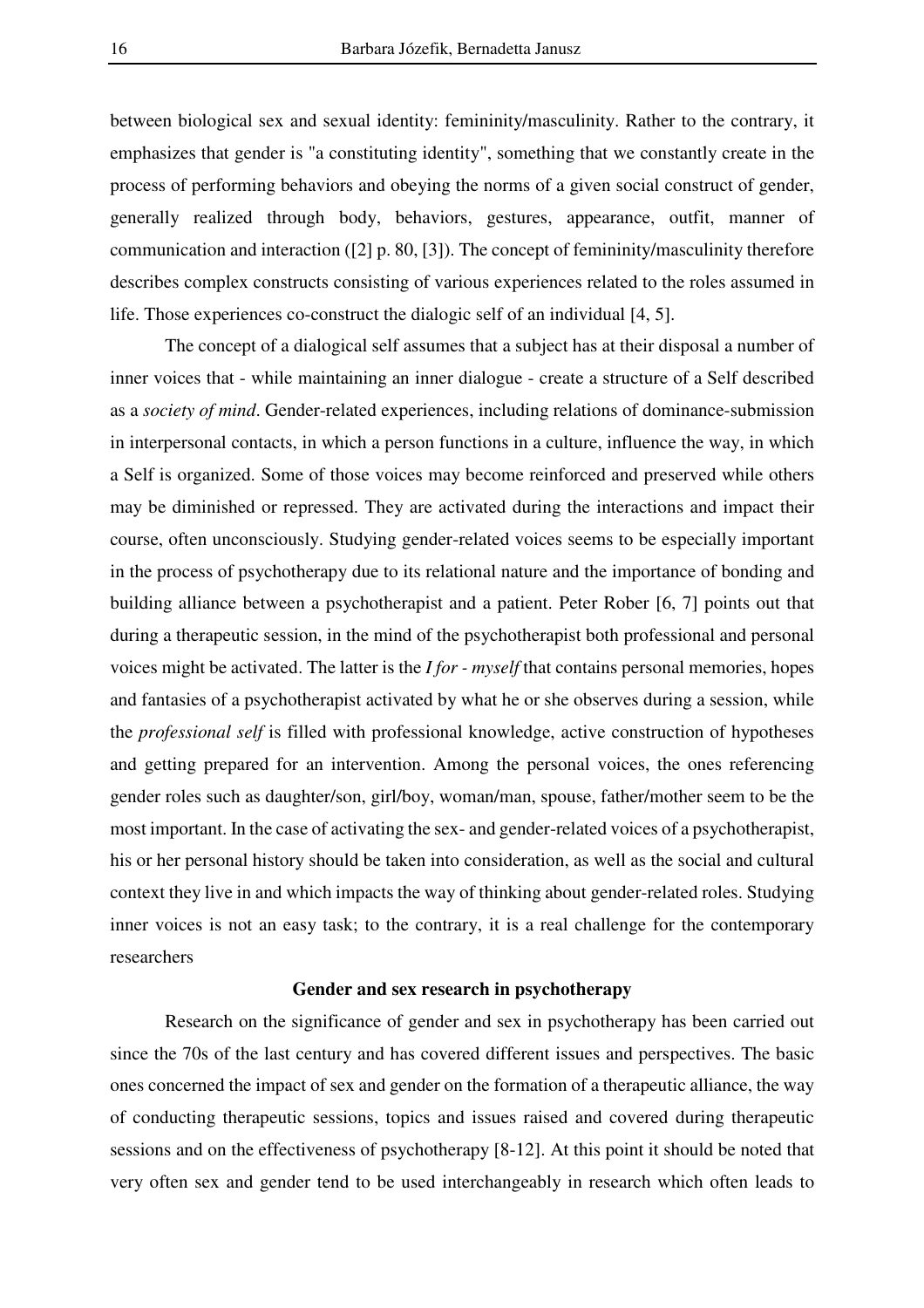confusion what is actually a subject of a study [13]. Additionally, research programs conducted in different periods, originating from different theoretical premises and based on different methodologies are difficult to compare. Nevertheless, Diane Gerhart and Randall Lyle [12] in their summary of qualitative and quantitative research projects point out that these projects "provide evidence that gender is a significant and one of ten subtle factors in therapy" [12 , p. 445). Although the research revealed that the results of psychotherapy do not depend on the sex of a patient; nevertheless, they showed, among others things, differences in the manner of conducting therapy by women and men, differences in patients' reactions depending on therapist's sex and differences in the topics and issues discuss in therapy when psychotherapist's sex is a factor [12, 14-16]. Stephanie Schields and Susan McDaniel [14] while examining first family interview discovered that male therapists talked more and tended to be more structuring or directive than female therapists. They observed that the engagement of a therapist and family in the "battle for structure" and control over the direction of the treatment during sessions run by a male therapist was stronger than during sessions run by a female therapist. In the presence of female therapists, families were more open to reveal disagreement and conflict. Werner-Wilson, Zimmerman and Price [16] while studying family and couples therapy interventions discovered that male therapists were more effective in introducing new topics during family sessions, while female therapists were more effective in doing so during couples therapy sessions.

Many research projects focus on finding out whether matching patient's and psychotherapist's gender is important in the process of building therapeutic relations and working alliance and whether this translates into the effectiveness of therapy [17-21]. Blow, Timm, and Cox [9] based on their review of research projects dedicated to the significance of matching patient's and psychotherapist's gender on the course of individual therapy, family therapy and couples therapy process showed that in the case of the first one, psychotherapist's gender did not have any impact on the effectiveness of therapy. Psychotherapy of adolescent patients with addiction problems was the only exception. Research by Wintersteen, Mensinger and Diamond [19] showed that chances of building a relationship and staying in therapy of teenage boys were much greater if the therapist was a male. On the other hand, male therapists experienced greater difficulties in working with addicted teenage girls. Research results also show that gender plays a significant role in family and couples therapy. Blow, Timm and Cox [9] say "in couples and family therapy gender is significant in terms of family reaction to therapist's sex and gender roles associated with that sex within the family. While no study has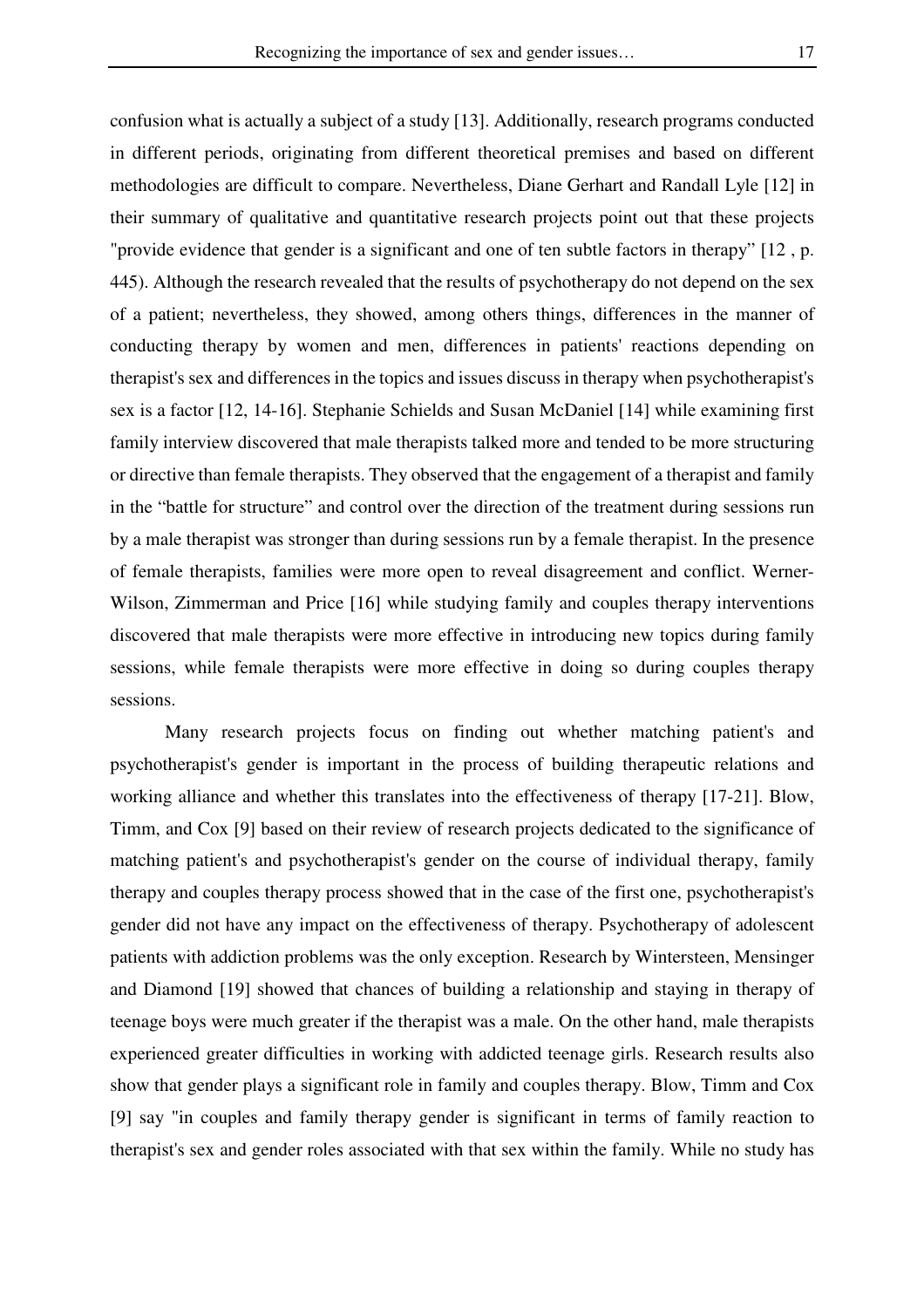connected the gender of the therapist to the successful outcome of a family or couples therapy, nevertheless it is likely that a therapist who is unable to negotiate gender tensions within a family will fail to help family members resolve their problems" [9, p.79]. Based on the review of numerous studies, Blow, Timm and Cox show that therapists of both genders experience difficulties in meeting the expectations of family members due to their gender and related stereotypes. Even when psychotherapists of different sex use the same therapeutical techniques, family members react in very different ways, often expecting stereotypical behaviors, e.g. caring from a female therapist, directive from a male therapist. The results of other research show that in family and couples therapy we may observe gender-based inequalities and gender stereotypes exhibited also by psychotherapists [9, 22-26]. For example, research by Hecker et al. [27] done on a large group of American family therapists showed that male therapists tended to pathologize their clients more often than female therapists, and highly religious male therapists tended to perceive male patients as more sexually addicted than female therapists did (regardless of their religiousness).

Gender and sex related issues are important not only in psychotherapeutic process but also in supervision. Research on family therapy supervisors and their trainees revealed characteristic patterns within gender-related conversational behaviors: male supervisors occurred to be highly directive [28] while female supervisors working with male therapists behave in a more collaborative and supportive manner [29]. In a system of male supervisor and female supervisee the quality of supervisors' collaborative behavior was lower, but in pairs of a female supervisor and a male therapist the engagement in teaching was lower as women engaged more in collaborative behaviors [30].

Another area of research connected with gender of therapist and supervisor concerns sexuality and personal boundaries. It occurred that the length of supervisors' professional experience increases their ability to discuss sexual fantasies and general sexual issues in supervision [31]. Another study showed that female and male supervisors differ in keeping personal boundaries: male supervisors accept sport activities with their trainees, for females supervisors this is unacceptable [32]. The same study showed that female supervisors are more sensitive to power issues. The relationship in supervision is connected with dependency and power so the emergence of issues related to gender is self-evident.

Research topics and premises described above show that gender issues in psychotherapy are very complex and common in all dimensions of this field: from detailed aspects of communication to begin with, to treating sex and gender as part of a broader socio–political discourse in psychotherapy.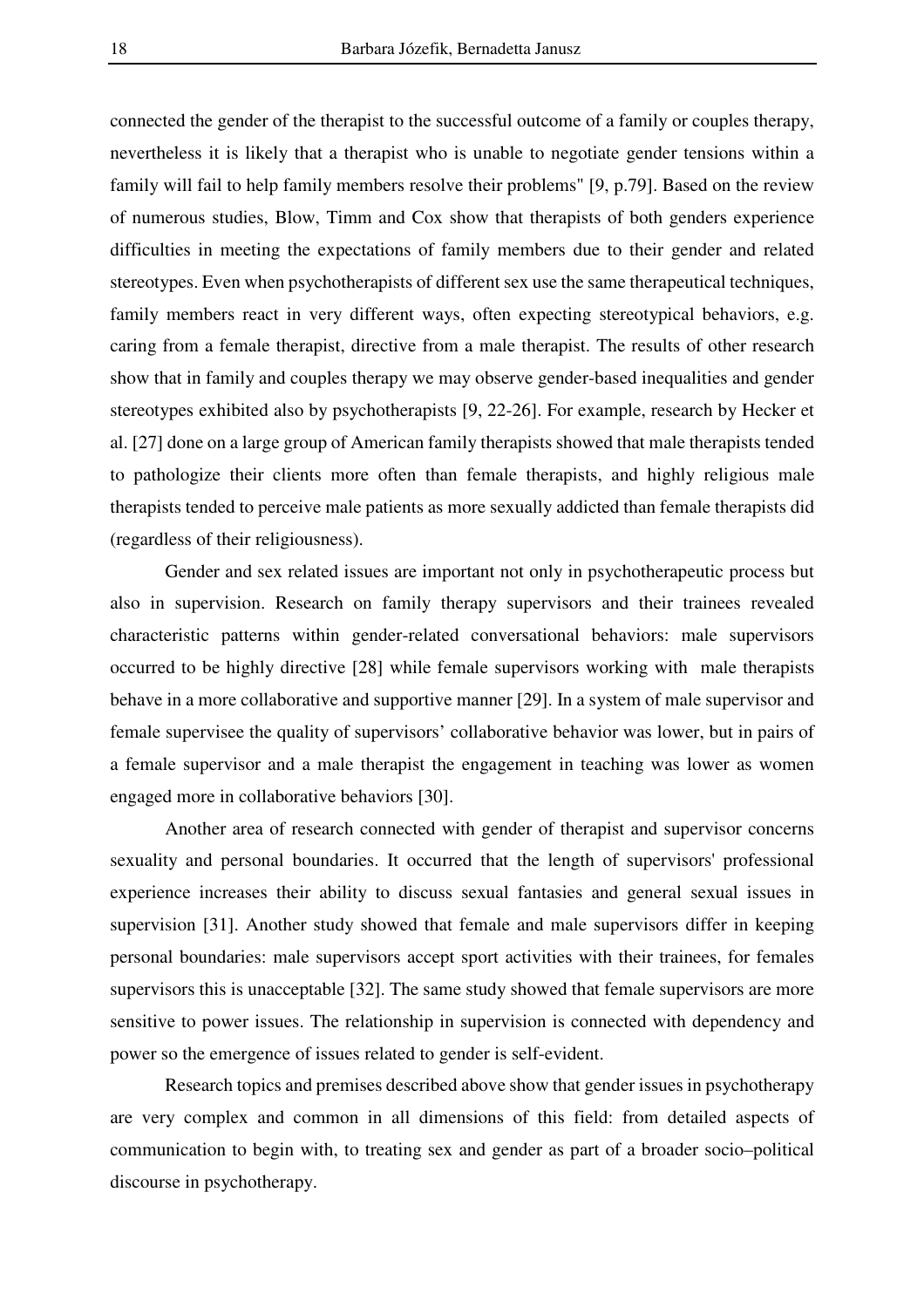#### **Psychotherapy and gender issues and research in the Polish socio-cultural context**

 Gender analyses have been fully developed in Poland in many academic disciplines such as sociology, philosophy, cultural anthropology, literature, art history, but to a small extent have penetrated into the field of psychotherapy, even though there is a vast literature on sexual problems and psychotherapy [33, 34]. The reasons for this phenomenon are very complex. One possible explanations is that psychotherapy in our country is strongly rooted in medical discourse. Medical discourse causes the social and cultural perspective to remain in tension with the biological perspective which may be important when considering gender-related issues. Additionally, in medical environment we observe very hierarchical and patriarchal structure and relationships in comparison to other disciplines what also may hinder studies on the topic. It is also worth adding that the notion of "gender" in Poland is heavily immersed in the political and social context. In the recent years gender issues have become a bone of contention for the part of the Polish Catholic Church and conservative Catholic community. Some of the church representatives mention 'gender' in the context of homosexuality, transsexuality and pedophilia as an example of social pathology [35]. The situation of social tension and conflict that effectively prevents maintaining an objective research attitude does not encourage the study of gender issues. As a consequence, there are not many Polish research projects on gender issues in psychotherapy and the importance of those issues among Polish psychotherapists. This is a disadvantageous situation as it does not allow to compare how the issues researched and examined in other countries relate to and exist in the Polish cultural context. The present study attempts to fill this gap. The fact that this is one of the first studies of this type in Poland makes it exploratory and descriptive in its character.

## **The aim of the study**

The study aimed to find out whether Polish psychotherapists, reflecting on their psychotherapeutic processes, identify their inner voices on gender and related roles. The following research questions were formulated:

- 1) Do Polish psychotherapists refer to their own gender-related experiences in the psychotherapeutic process and what, in their opinion, is their significance?
- 2) To what extent does patient's gender, attractiveness and the way they perform their gender roles disturb or facilitate a therapeutic process?
- 3) Do psychotherapists refer to their own experiences related to gender and gender roles in the supervision process and what, in their opinion, is their significance?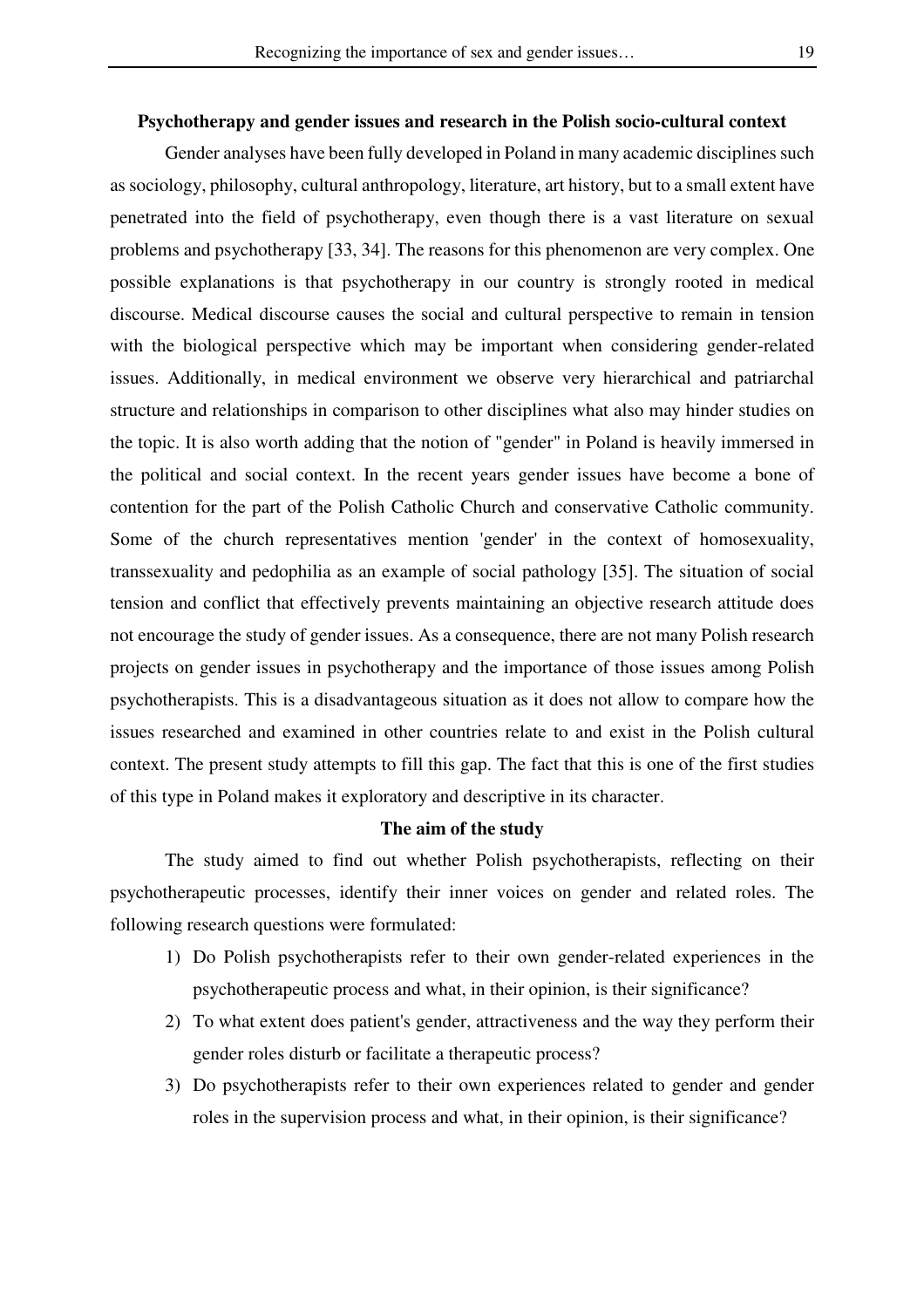#### **Method**

 In the first stage of the research, we used a survey constructed for the purpose of the pilot study. It consisted of 18 questions. Statistical analysis of 79 completed surveys prompted us to revise it and introduce certain changes. The second version consisted of 20 closed- and one open-ended questions.

Six research questions were formulated:

1. The what extent do psychotherapists refer to their own experiences as a girl/boy, daughter/son, woman/man, sister/brother, female partner/male partner, mother/father in the process of understanding a patient.

2. To what extent psychotherapists' own gender-related experiences are significant in the psychotherapeutic process in various forms of psychotherapy?

3. To what extent does the attractiveness of a female patient/male patient disturb the psychotherapeutic process?

4. To what extent does the attractiveness of a female patient/male patient facilitate and conduce the psychotherapeutic process?

5. To what extent does the approval/disapproval of the way in which a patient fulfils their gender roles (of a daughter/son, mother/father, female partner/male partner), disturb/facilitate the therapeutic process?

6. To what extent are sex- and gender-related issues introduced and raised by a psychotherapist in the supervision process?

 The last open-ended question concerned family patterns and assumptions/scripts related to sex and gender issues in psychotherapist's family of origin. Due to the constraints of the present article, answers to the last question are subject to a separate paper.

## **Context of the research**

 Research was conducted during a Polish national conference for psychotherapists at which gender-related issues were the subject of one of the plenary sessions. The conference gathered therapists of many theoretical orientations, working with different groups of patients/clients at both public and private institutions, including private practice.

## **Statistical quantitative analysis**

 Continuous data were presented by means of the average value with standard deviation or by median with lower and upper quartile and minimum and maximum value when the analysis of a studied characteristics was based on non-parametric tests. Categorical data were presented as frequencies and percentages.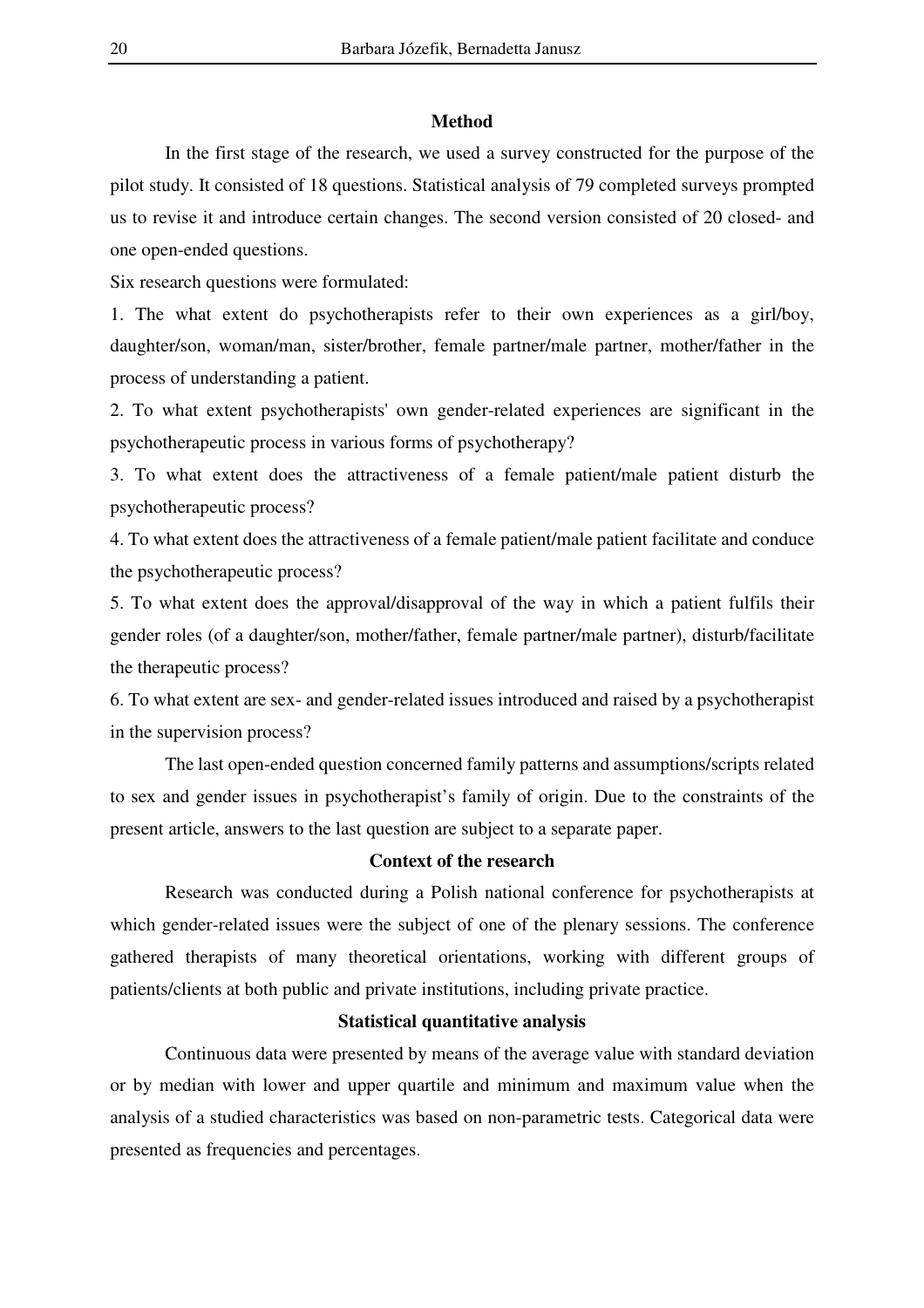To compare means in two different populations t-test was applied or one of the alternatives, i.e. Mann-Whitney test (normality assumption not fulfilled) or Welch test (in case of heterogeneity of variance). Shapiro-Wilk test was used to assess agreement between empirical distribution of continuous feature with the normal distribution. Levene test was performed to verify the homogeneity of variance. To assess the relationship between two discrete features chi-square test or exact Fisher test was used.

The R software (v 3.3.1 www.r-project.com) was applied to all statistical calculations. The results with calculated p-value not greater than significance level  $\alpha$ =.05 were considered as statistically significant.

## **Group description**

144 people participated in the research; women constituted the majority of participants (No=100, 70% women; N=44, 30% men) which is consistent with the percentage gender distribution of Polish psychotherapists. The average age of the participants was  $42.7 \pm 10.3$ years. The youngest participant was 25 years old and the oldest one was 68 years old. Half of the participants ( $\sim$ 70 persons) were 40 or less years old. 25% of the participants ( $\sim$ 35 persons) were 36 or less years old, and  $75\%$  of the participants ( $\sim$ 105 persons) were 49 or less years old. Figure 1 shows the number of persons and their age. It is clearly visible that the most numerous age group is the one between 30 and 40 years – 59 persons (41.3%). Table 1 summarizes the basic characteristics of the study participants.



**Figure 1.** Histogram of age in whole studied group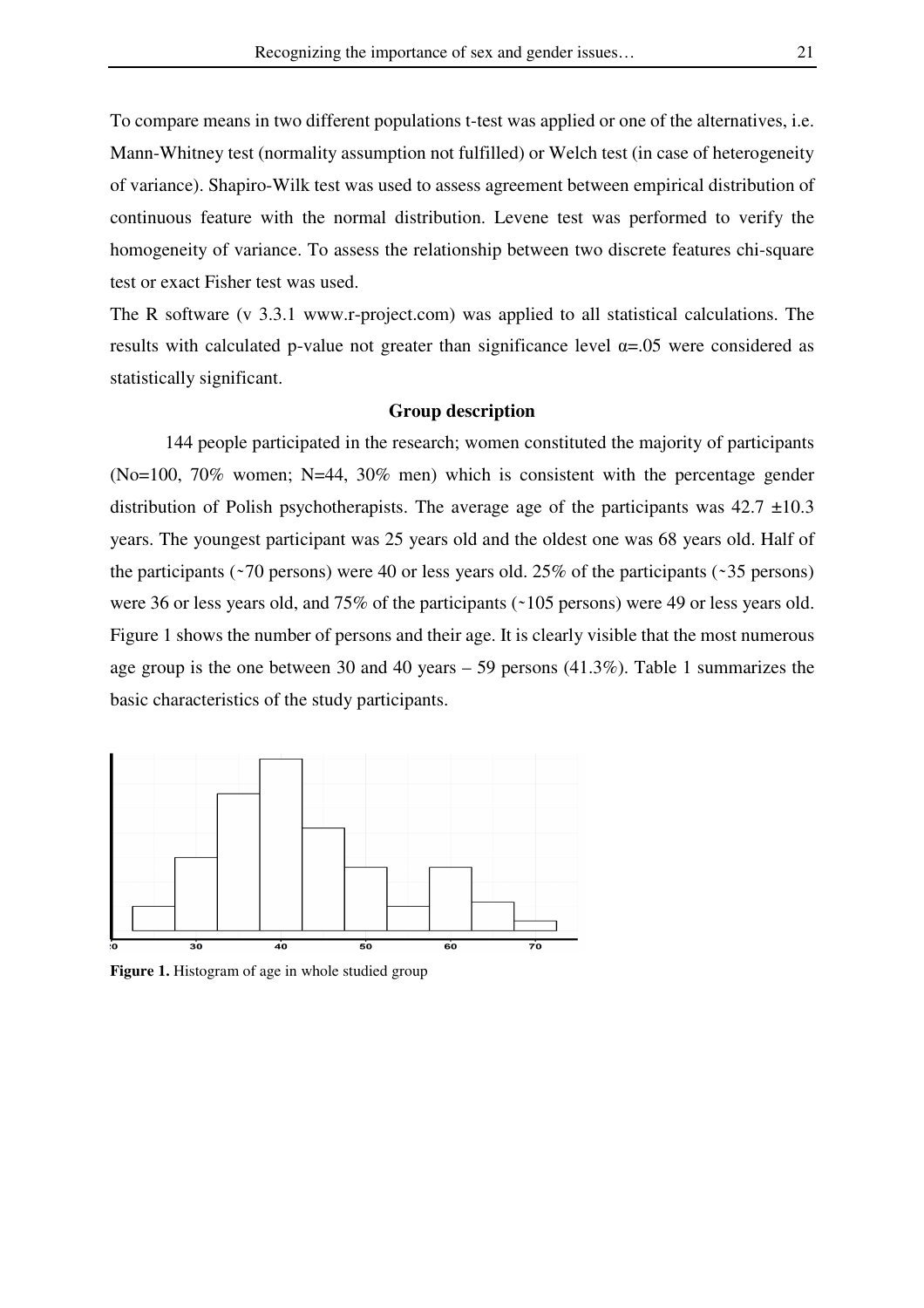| Feature                       | Description                                | Characteristics |
|-------------------------------|--------------------------------------------|-----------------|
| Sex                           | Female                                     | 100 (69.4%)     |
|                               | Male                                       | 42 (29.2%)      |
|                               | No data                                    | $2(1.4\%)$      |
| Sexual orientation            | Hetero                                     | 140 (97.9%)     |
|                               | Homo                                       |                 |
|                               | Bi                                         | $2(1.4\%)$      |
|                               | Other                                      | 1(.7%)          |
| Psychological gender          | The same as biological                     | 138 (95.8%)     |
|                               | Different than biological                  |                 |
|                               | Other <sup>1</sup>                         | 1(.8%)          |
|                               | No data                                    | 4 (3.4%)        |
| Therapeutic approach          | Psychodynamic                              | 23 (16.0%)      |
|                               | Systemic                                   | 29 (20.1%)      |
|                               | Psychodynamic-systemic                     | 32 (22.2%)      |
|                               | Integrative                                | 35 (24.3%)      |
|                               | Other                                      | 13 (9.0%)       |
|                               | No data                                    | 12 (8.3%)       |
| Professional tenure           | N                                          | 129             |
|                               | mean $\pm$ SD                              | $14.4 \pm 9.6$  |
|                               | Me $(Q_1 - Q_3)$                           | $12(8 - 19)$    |
|                               | $min - max$                                | $1 - 43$        |
| Psychotherapeutic certificate | <b>Certified Psychotherapists</b>          | 57 (39.6%)      |
|                               | Completed training, but no certificate yet | 14 (9.7%)       |
|                               | Training to obtain certificate             | 57 (39.6%)      |
|                               | Does not train. No training<br>to obtain   | 16 (11.1%)      |
|                               | certificate                                |                 |
| Supervisory certificate       | Certified supervisors                      | 14 (9.7%)       |
|                               | Training to become supervisor              | $9(6.2\%)$      |
|                               | None of the above                          | 121 (84.0%)     |
|                               |                                            |                 |

|  | Table 1. Characteristics of the studied population (N=144) |  |  |  |  |
|--|------------------------------------------------------------|--|--|--|--|
|--|------------------------------------------------------------|--|--|--|--|

Data presents the frequencies and percentages in case of categorical features, and mean, standard deviation (SD), median (Me), lower and upper quartile (Q1-Q3) and minimum and maximum value.

140 (97.9%) participants described themselves as heterosexual and considered their gender to be the same as their biological sex. Therapeutic approach used in their practice varied among the psychotherapists. Professional tenure ranged between 1 year and 48 years with an average of  $14.4 \pm 9.6$  years. The study group was highly qualified: almost 40% of participants were certified psychotherapists and other 40% were in training to become one. Little less than 10% participants were certified psychotherapy supervisors and 6% were in the process of obtaining a supervisory certificate.

 Statistical analyses were conducted taking into consideration all the above variables: age and sex of participants, professional tenure and practiced therapeutic approach.

 $\overline{a}$ 

 $160\%$  same and 40% different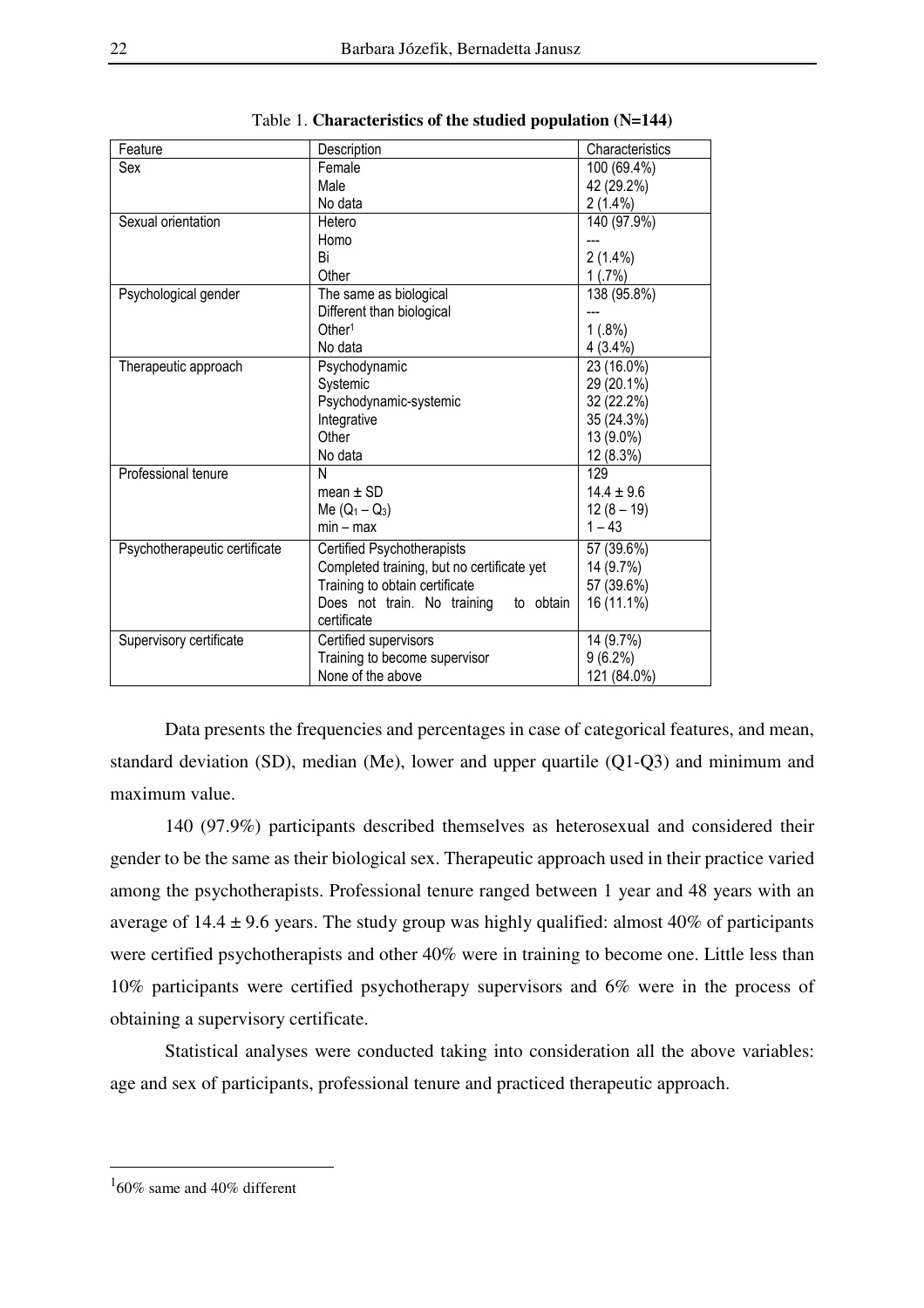#### **Results**

 Psychotherapists subjected to the research declared that in the process of understanding a patient they refer to their own experience as a girl/boy (G/B), daughter/son (D/S), woman/man (W/M), mother/father (M/F), female partner/male partner (FP/MP) to a large and middle extent (Table 2). Percentage differences indicate that therapists most often refer to their experiences as a woman/man, female partner/male partner and son/daughter. They use their own experience as a sister/brother (S/B) to a middle and small extent.

Table 2. **Frequency and percentages of answers to a question: To what extent a psychotherapist refers to her/his own experience as a girl/boy (G/B), daughter/son (D/S), woman/man (W/M), mother/father (M/F), sister/brother (S/B), female partner/male partner (FP/MP) in the process of understanding a patient** 

|                | G/B        | D/S        | W/M         | M/F         | S/B         | FP/MP      |
|----------------|------------|------------|-------------|-------------|-------------|------------|
| Large          | 41 (28.5%) | 58 (40.3%) | 74 (51.4%)  | 55 (38.2%)  | 30 (20.8%)  | 64 (44.4%) |
| Middle         | 54 (37.5%) | 58 (40.3%) | 56 (38.9%)  | 32 (22.2%)  | 49 (34.0%)  | 62 (43.1%) |
| Small          | 38 (26.4%) | 23 (16.0%) | $12(8.3\%)$ | $11(7.6\%)$ | 44 (30.6%)  | 13 (9.0%)  |
| Not at all     | 1(.7%)     | 1(.7%)     |             | $10(6.9\%)$ | $3(2.1\%)$  | 1(.7%)     |
| Not applicable | 1(.7%)     |            |             | 29 (20.1%)  | $11(7.6\%)$ |            |
| No data        | $9(6.2\%)$ | $4(2.8\%)$ | $2(1.4\%)$  | $7(4.9\%)$  | $7(4.9\%)$  | $4(2.8\%)$ |

abbrv.: G/B – girl/boy, D/S – daughter/son, W/M – woman/man, M/F - mother/father, S/B – sister/brother, FP/MP – female partner/male partner

 The obtained results also show that psychotherapists refer to gender-related experiences during individual therapy (IT), couples therapy (CT), family therapy (FT) to a large and middle extent and to a lesser degree in group therapy (GT) (Table 3).

Table 3. **Frequency and percentages of answers to a question: to what extent a psychotherapist refers to her/his own gender experience during the individual therapy (IT), couples therapy (CT), family therapy**

|                | (FT), group therapy (GT) |             |            |            |            |
|----------------|--------------------------|-------------|------------|------------|------------|
|                |                          | СT          | FТ         | GT         | <b>SUP</b> |
| Large          | 49 (34.0%)               | 42 (29.4%)  | 31(21.5%)  | 16 (11.1%) | 14 (9.7%)  |
| Middle         | 60 (41.7%)               | 52 (36.1%)  | 44 (30.6%) | 36 (25.0%) | 24 (16.7%) |
| Small          | 25 (17.4%)               | 14 (9.7%)   | 23 (16.0%) | 23 (16.0%) | 23 (16.0%) |
| Not at all     | $2(1.4\%)$               | $2(1.4\%)$  | $2(1.4\%)$ | $4(2.8\%)$ | $6(4.2\%)$ |
| Not applicable | $3(2.1\%)$               | 23 (16.0%)  | 26 (18.1%) | 44 (30.6%) | 55 (38.2%) |
| No data        | 5(3.5%)                  | $11(7.6\%)$ | 18 (12.5%) | 21 (14.6%) | 22 (15.3%) |

abbrv.: IT – individual therapy, CT – couples therapy, FT – family therapy, GT – group therapy, SUP – supervision

Based on the number of people in each age group, the participants were divided into those below 40 year old (N=64, 44.8%) and those older than 40 years (N=79, 55.2%).

 This division into two groups was also substantiated by the differences in experience resulting from socio-cultural changes. Persons below 40 years, at the moment of the system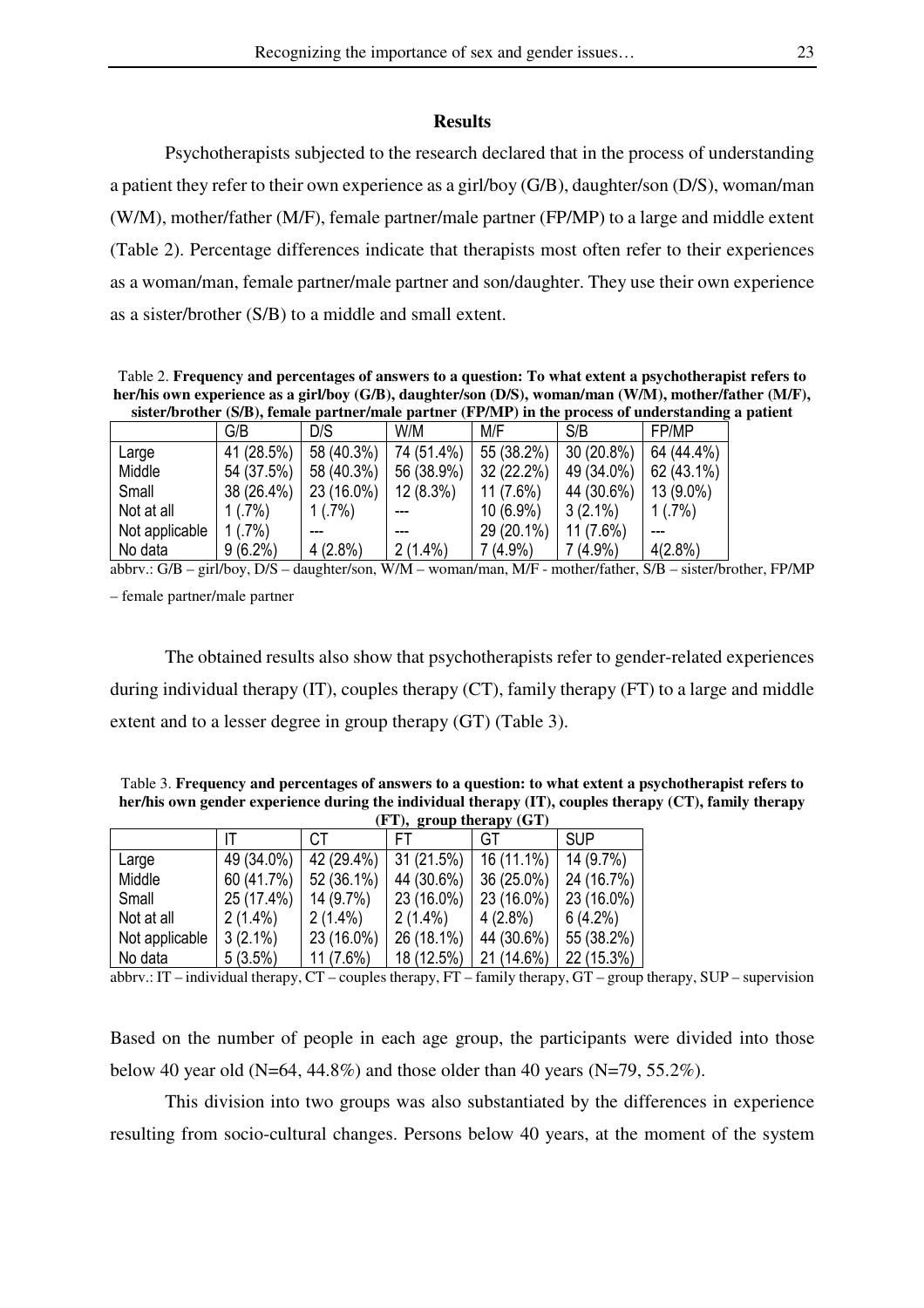transformation, were children or were born already after 1989 what means that their adolescence and adulthood happened in the period of rapid and intense changes, on the one hand liberalizing social life and promoting gender equality, on the other advocating traditional values of neo-conservatism as a response to the liberal discourse. The group of people older than 40 years spent their adolescent and early adulthood in a culture characterized by patriarchal aspects overcome by the changes introduced by the communist system that in its ideology was blurring the differences between sexes.

The answers on the extent to which gender and gender-related issues are raised in the supervision process are puzzling. 38% of "not applicable" answers may indicate that the research subjects might have understood the question as addressed to supervisors only. It may also mean that gender-related experiences are not introduced in the supervision process. Due to the ambiguity of the question, the answers do not allow the researchers to appropriately interpret them.

Next, comparative analysis of all survey questions was run in all assessed groups. Table 4 shows the frequency and percentages of answers of the study subjects that significantly differed in age. Distribution of the answers to other questions did not significantly differed among the assessed groups and therefore were omitted in Table 4.

|                                                        | below and above <del>t</del> o years old |             |               |      |
|--------------------------------------------------------|------------------------------------------|-------------|---------------|------|
|                                                        |                                          | age $<40$   | age $\geq 40$ | P    |
|                                                        |                                          | $(N=64)$    | (N=79)        |      |
|                                                        | Large                                    | 32 (50.0%)  | 26 (34.2%)    |      |
| To what extent do you refer to your experiences as     | Middle                                   | 27 (42.2%)  | 31 (40.8%)    |      |
| a daughter/son in understanding of patients of both    | Small                                    | $4(6.2\%)$  | 19 (25.0%)    | .006 |
| sexes                                                  | Not at all                               | $1(1.6\%)$  | $0(0\%)$      |      |
|                                                        | Not applicable                           |             |               |      |
|                                                        | Large                                    | 25 (39.1%)  | 30 (41.1%)    |      |
| To what extent do you refer to your experiences as     | Middle                                   | $9(14.1\%)$ | 23 (31.5%)    |      |
| a mother/father in understanding of patients of both   | Small                                    | 3(4.7%)     | $8(11.0\%)$   | .007 |
| sexes                                                  | Not at all                               | 7 (10.9%)   | $3(4.1\%)$    |      |
|                                                        | Not applicable                           | 20 (31.2%)  | 9(12.3%)      |      |
|                                                        | Large                                    | 37 (57.8%)  | 27 (35.5%)    |      |
| To what extent do you refer to your experiences as     | Middle                                   | 24 (37.5%)  | 38 (50.0%)    |      |
| a female partner/male partner in understanding of      | Small                                    | 3(4.7%)     | 10 (13.2%)    | .024 |
| patients of both sexes                                 | Not at all                               | $0(0\%)$    | $1(1.3\%)$    |      |
|                                                        | Not applicable                           |             |               |      |
|                                                        | Large                                    | $9(14.1\%)$ | 5(6.3%)       |      |
| To what extent do feelings of excitement/flirting that | Middle                                   | 36 (56.2%)  | 31 (39.2%)    | .014 |
| appear during the session disturb the process of       | Small                                    | 18 (28.1%)  | 36 (45.6%)    |      |
| therapy                                                | Not at all                               | $1(1.6\%)$  | $7(8.9\%)$    |      |

Table 4. **Statistically significant results of the comparison of answers to survey questions in the groups below and above 40 years old** 

 The results show that persons below 40 years of age to a larger extent refer to their own experiences as a daughter/son (p .006) and as a female partner/male partner (p .024) than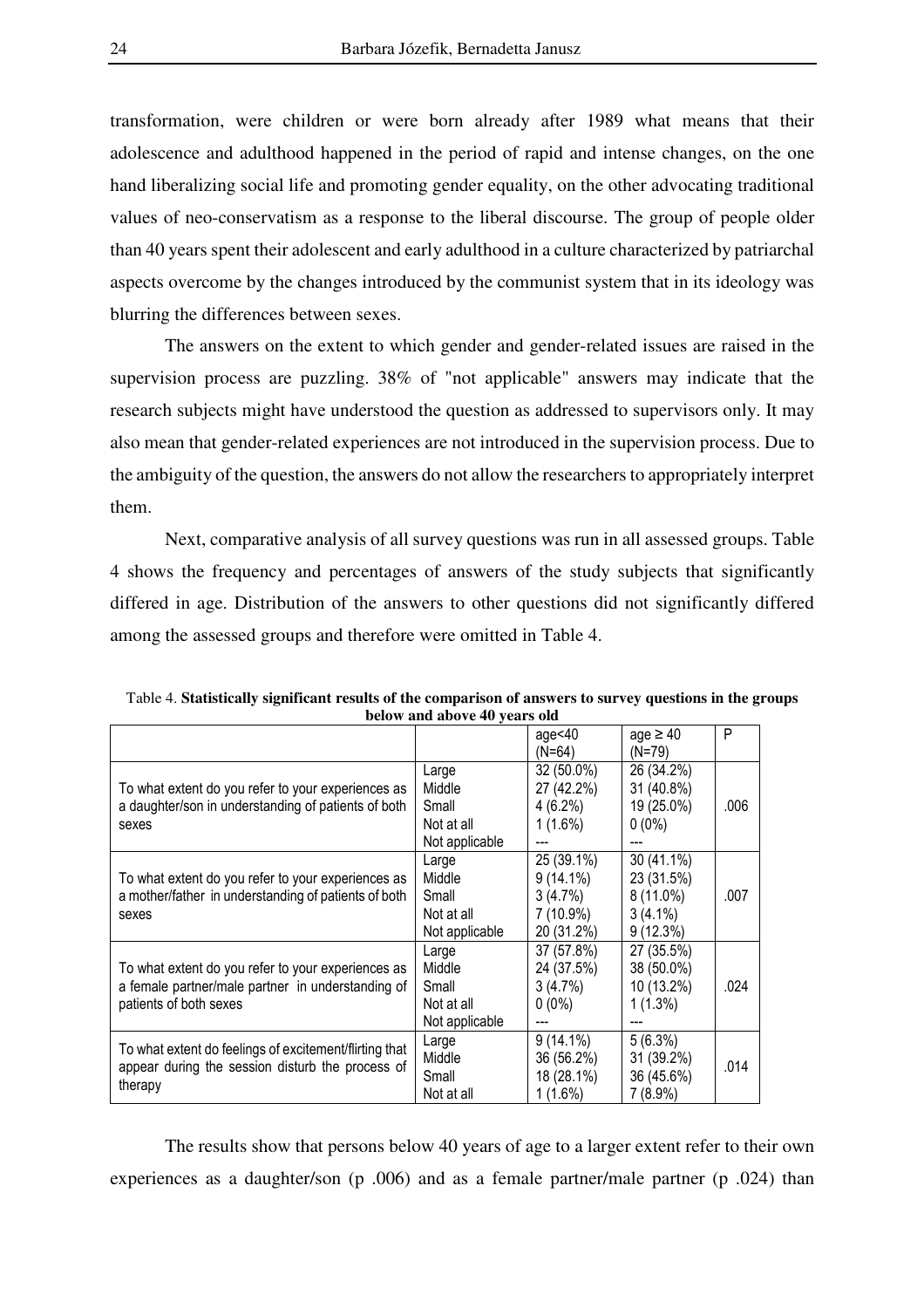persons above 40 years old. Additionally, for this group of therapists feelings of excitement/flirting by a patient disturb the course of a therapeutic session to a larger extent than for therapists above 40 years old (p .014). Persons above 40 years old to a larger extent refer to their experiences as a mother/father (p .007).

With regards to the question of the extent to which attractiveness of a female patient disturbs/facilitates a therapeutic process (Pa-Z/Pa-S) and the extent to which attractiveness of a male patient disturbs/facilitates a therapeutic process (P-Z/P-S), the answers revealed statistically significant differences between sexes.

Table 5 shows distribution of the answers in the group of women and men to the questions that showed significant differences.

|                                                 |            | Women      | Men        | P      |
|-------------------------------------------------|------------|------------|------------|--------|
|                                                 |            | (N=100)    | $(N=42)$   |        |
|                                                 | Large      | $0(0\%)$   | $2(4.8\%)$ |        |
| To what extent does the attractiveness of a     | Middle     | 14 (14.1%) | 21 (50.0%) | < 0.00 |
| female patient disturb the therapeutic process  | Small      | 59 (59.6%) | 15 (35.7%) |        |
|                                                 | Not at all | 26 (26.3%) | $4(9.5\%)$ |        |
|                                                 | Large      | 6(6%)      | $0(0\%)$   |        |
| To what extent does the attractiveness of a     | Middle     | 34 (34%)   | 4 (9.5%)   | < 0.00 |
| male patient disturb the therapeutic process    | Small      | 54 (54%)   | 22 (52.4%) |        |
|                                                 | Not at all | 6(6%)      | 16 (38.1%) |        |
| To what extent does the attractiveness of a     | Large      | 3(3%)      | $2(4.8\%)$ |        |
| patient facilitate the                          | Middle     | 25 (25.3%) | 12 (28.6%) | .781   |
| female<br>therapeutic                           | Small      | 57 (57.6%) | 21 (50.0%) |        |
| process                                         | Not at all | 14 (14.1%) | 7(16.7%)   |        |
|                                                 | Large      | 2(2%)      | $1(2.4\%)$ |        |
| To what extent does the attractiveness of a     | Middle     | 34 (34%)   | 5(11.9%)   | .007   |
| male patient facilitate the therapeutic process | Small      | 50 (50%)   | 22 (52.4%) |        |
|                                                 | Not at all | 14 (14%)   | 14 (33.3%) |        |

Table 5**. Selected results of comparing the answers to the questionnaire in the groups of women and man** 

 Attractiveness of a patient of the opposite sex disturbs the therapeutic process in both assessed groups ( $p < 001$ ). Attractiveness of a female patient did not turn out to be a significant factor that would improve the chances for a successful therapy (p=.781) run both by female as well as male psychotherapists. In the case of therapy run by female psychotherapists the attractiveness of a male patient improves chances of successful therapy  $(p=.007)$ .

 To sum up, psychotherapists' age and sex were found to be factors that significantly differentiated the study group (Table 6).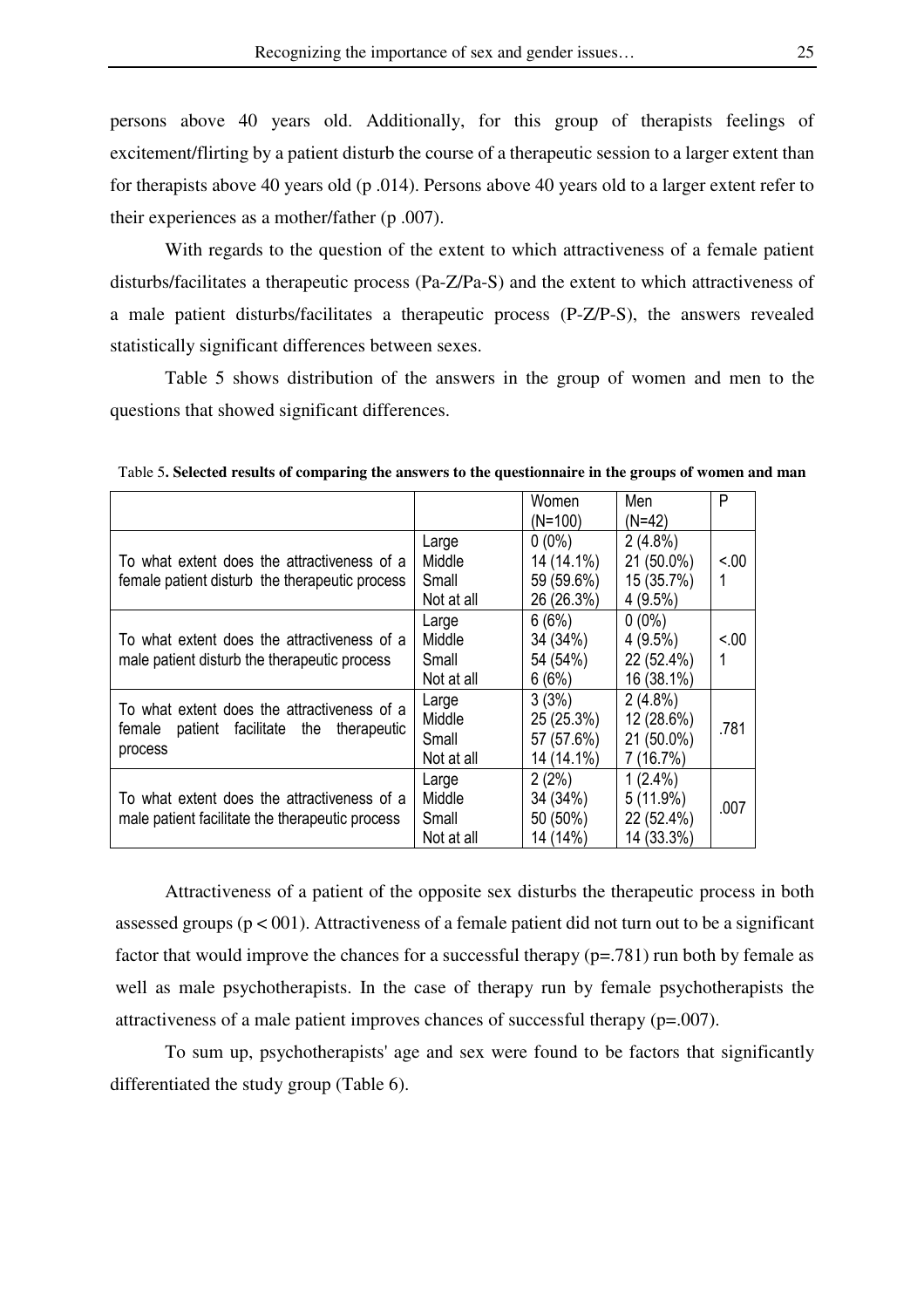| Categories                | role                            | Importance of therapist's own family Attractiveness of a patient of the<br>opposite sex |
|---------------------------|---------------------------------|-----------------------------------------------------------------------------------------|
| female therapist below 40 | Role of daughter/female partner | disturbing and facilitating                                                             |
| male therapist below 40   | Role of son/male partner        | disturbing                                                                              |
| female therapist above 40 | Role of mother                  | less disturbances/facilitating reported                                                 |
| male therapist above 40   | Role of father                  | less disturbances/facilitating reported                                                 |

Table 6. **Age and gender and the triggering of inner voices in the psychotherapy** 

 Both in the groups of female and male therapists, the acceptance of the way in which patients fulfill gender roles facilitates the treatment to middle (K - 44.7%, M - 47%) or small extent (K - 38%, M - 37%). In this dimension sex did not significantly differentiate the obtained results.

## **Discussion**

The results of the study indicate that Polish psychotherapists, during psychotherapy, activate their experiences and inner voices on gender and related roles in order to better understand patients they work with. This happens especially during individual, family and couples psychotherapy, where psychotherapists use their experiences particularly as a daughter / son, woman / man, mother / father, female partner / male partner, and to a lesser extent in group therapy. This result seems to be consistent with the specific character of each form of psychotherapy. The intensity of psychotherapeutic relationship in individual psychotherapy and in therapy of families and couples may trigger psychotherapist's own experience more often than the situation of group therapy, where the focus is on understanding the dynamics and the phase of the group process.

For therapists younger than 40 year old, their experiences as daughter/son and female partner/male partner in their own relationships were important sources of reference in the therapeutic work. Whereas, for therapist older than 40, their experiences related to the role of a mother/father were more significant. This result shows that personal experiences related to gender roles are used by psychotherapists in a way consistent with their age and stage of life cycle. One may wonder how much does activation of inner voices actually help a therapist in understanding a patient and to what extent it intensifies the counter-transference by identification or counter identification with the patient. As Bateson wrote [36], a difference is a piece of information which makes a difference, so when it brings new meaning, broadens perspective, piques curiosity. Cecchin wrote about this in a similar tone, [37, 38] emphasizing the importance of maintaining an attitude of curiosity by a psychotherapist on the one hand, and of questioning one's views and beliefs as factors relevant in psychotherapy process, on the other. The question arises how does triggering of voices of a psychotherapist's personal experience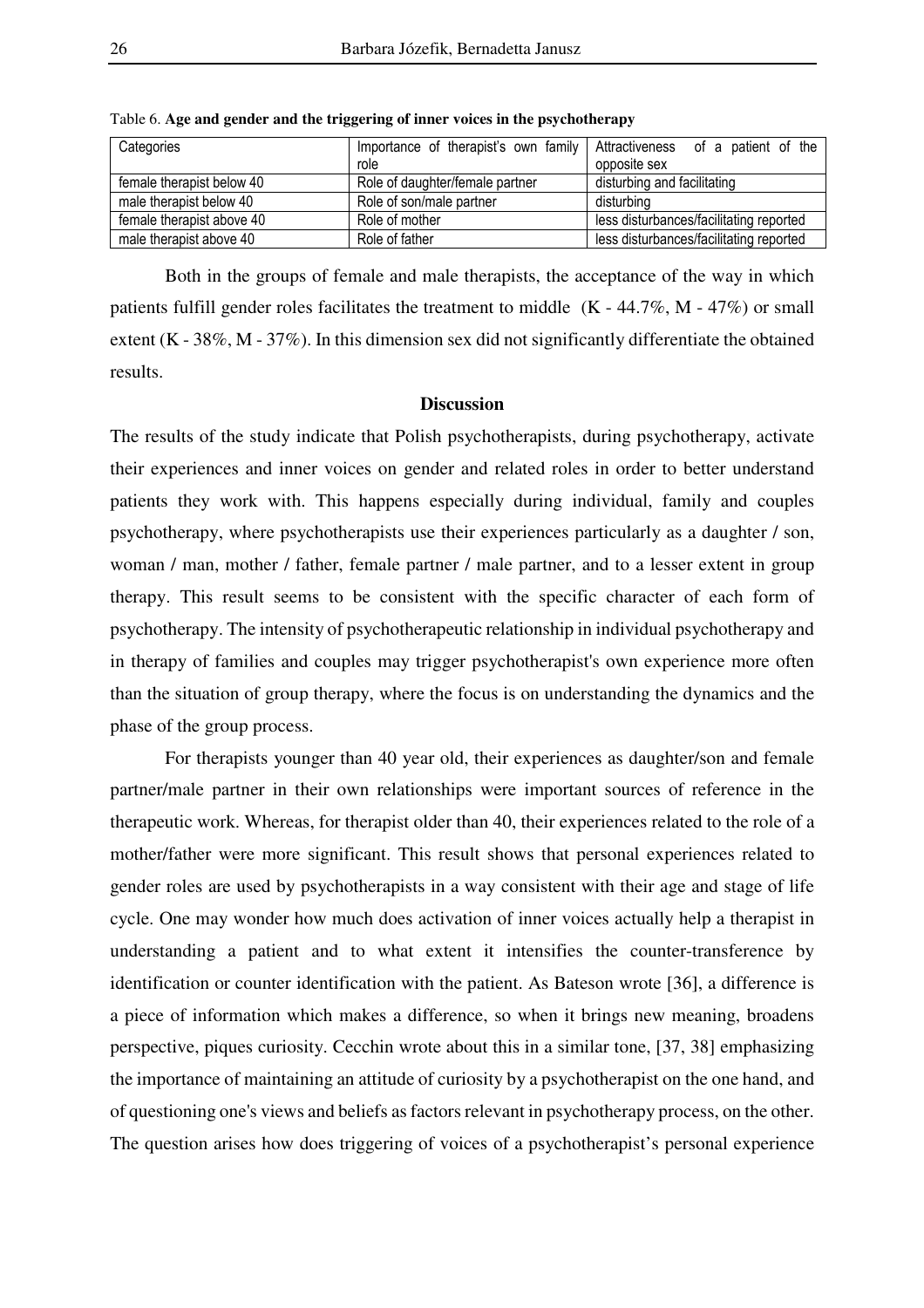influence the ability to maintain both of these positions: the curiosity and questioning of one's own beliefs. The obtained results show the direction for further research.

The results showed that the group of younger psychotherapists experience situations of flirting and excitation connected with a patient of the opposite sex as much more disturbing to the process of therapy. For younger female and male heterosexual psychotherapists working with opposite sex attractive patients is a challenge, which in case of male therapists disturbs the process of psychotherapy and in the case of female therapists may disturb or facilitate it. Understanding which aspects of attractiveness disturb or facilitate the process of psychotherapy requires a more in-depth research. The survey did not distinguish or ask to specify what patients' attractiveness means to therapists in a therapeutic relationship; whether that signifies interpersonal attractiveness or physical or sexual one. Therefore it poses some difficulty in interpreting the results. We may, for example, assume that the definitive assessment by male psychotherapists that attractiveness of female patients constitutes a factor disturbing the process of psychotherapy is connected with patients' physical and sexual attractiveness and expresses psychotherapists' urging fantasies. But it may also express better identification and acceptance of one's own inner voices related to urges and drives in comparison with the other groups.

This confirms the necessity of constant monitoring of issues connected with experiencing patients' attractiveness in the supervision and imposes on a supervisor the task of introducing questions about sexual fantasies into the supervision which should allow more open discussions on these aspects of a therapeutic relationship [32]. The findings confirm the significance of supervision due to counter-transference and importance of revealing inner personal voices. At the same time, they constitute a recommendation for a further research project that would allow to identify the content of these inner voices during a therapeutic session and would show how these co-construct the process of therapy. Examination of inner voices touches upon a very complex issue and simultaneously poses many methodological challenges. During a therapeutic session, a therapist tries to understand their own feelings which through that process become more conscious and organized. Then through expressing them out loud, these become even more organized but at the same time are no longer the same as thoughts and sensations [6]. Therefore the following question becomes very accurate: which research methods allow to get as close as possible to those thoughts and feelings. Procedures for examining inner voices, such as Dialogical Analysis [6, 7] or Interpersonal Process Recall [39] have their limitations in the form of de-remembering of sensations experienced during a session. As described by Rober et all [40] the understanding and hearing by a therapist his or her inner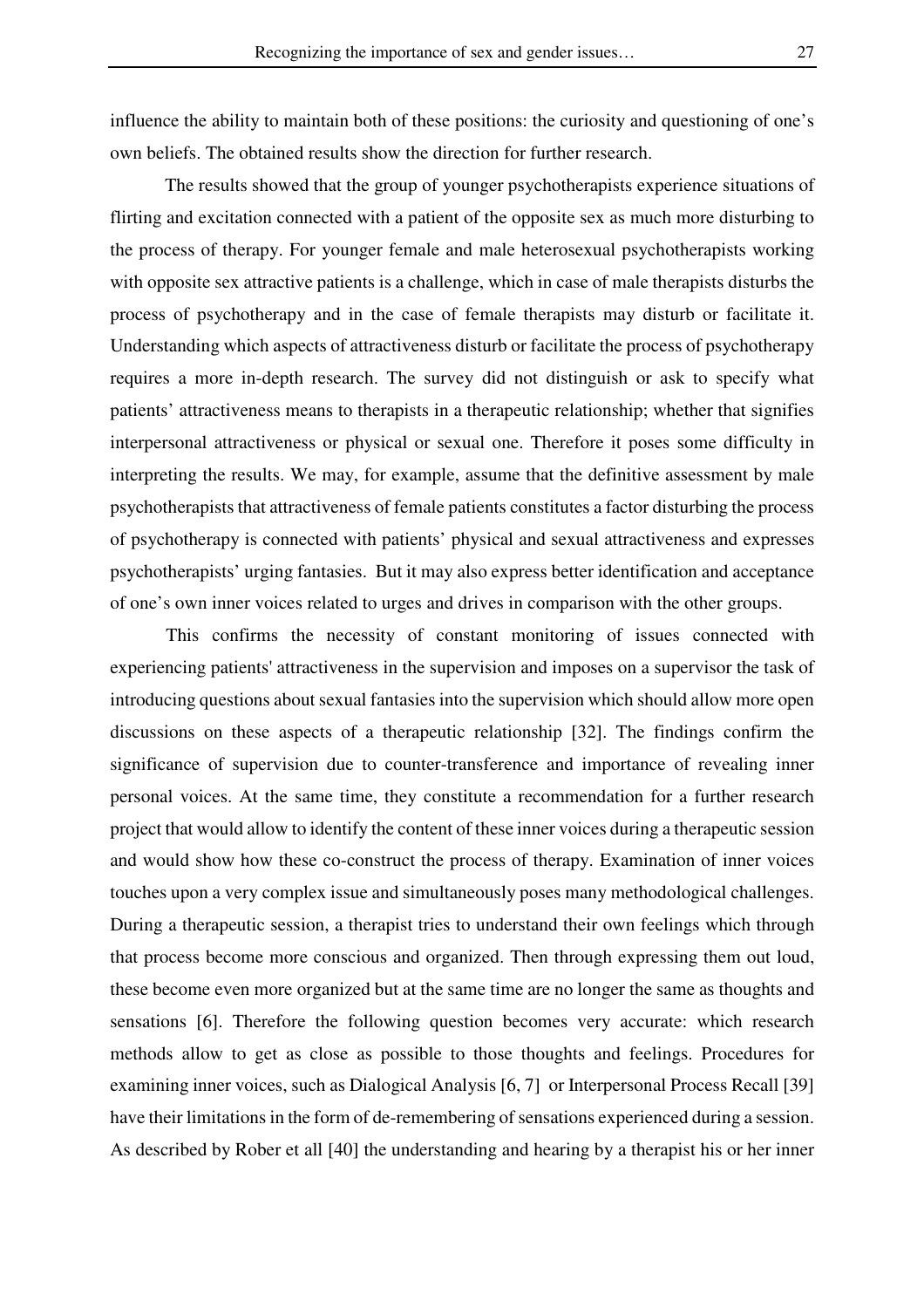voices is important to the process of therapy. This is especially vital in family and couples therapy. The analysis run by Blow, Timm  $\&$  Cox [9] provides unambiguous proofs that family and couples therapies particularly activate gender-related experiences through projection of the expectations of family members onto therapists.

Practical conclusions drawn in the context of obtained results, apart from the above mentioned significance of supervision, indicate the need to raise the importance of the discussed issues among Polish psychotherapists. It seems vital not only to undertake detailed studies on the importance of sex and gender in psychotherapy but also to incorporate into the psychotherapeutic training program a module on gender issues that would include both theoretical topics as well as own experiences. Additionally, gender issues should be raised and discussed during psychotherapeutic conferences in Poland to a much larger degree than it has been done so far. These issues should be a subject of a deep reflection in psychotherapists' own work and in supervision.

There are limitations to the presented study. One of them is a relatively small number of psychotherapist subjects. Because 98% of the subjects defined themselves as heterosexuals, the results can only be referred to psychotherapists of this orientation. The research was based on a survey; psychotherapists showed that they are aware both of their inner voices related to gender and gender roles as well as using those in the process of understanding patients. In this sense, they shared their awareness of this process and declared the importance of these issues. Establishing the significance of gender issues is important but it is not the same as researching how in the process of a particular therapeutic session, inner voices of a psychotherapist get activated and describing how these co-create interactions between a psychotherapist and a patient and a psychotherapist and family members.

#### **References**

1. Stoller RJ. Sex and gender: The development of masculinity and femininity. Abingdon-on Thames: P: Taylor & Francis Group, 1994.

2. Butler J. Uwikłani w płeć. Warszawa: Wydawnictwo Krytyki Politycznej, 2008.

3. Stokoe EH. Gender and discourse, gender and categorization: current developments in language and gender research. Qual. Res. Psychol. 2004; 1: 107–129.

4. Hermans HJM. The dialogical self: between exchange and power. In: Hermans HJM, Dimaggio G, ed. The dialogical self in psychotherapy. Hove, New York: Brunner-Routledge; 2004, p. 13–28.

5. Hermans HJ, Gieser T, ed. Handbook of dialogical self theory. Cambridge: Cambridge University Press; 2011.

6. Rober P. The therapist's self in dialogical family therapy: Some ideas about not-knowing and the therapist's inner conversation. Fam. Process. 2005; 44: 477–495.

7. Rober P. Family therapy as a dialogue of living persons: a perspective inspired by Bakhtin, Voloshinov and Shotter. J. Marital Fam. Ther. 2005; 31: 385–397.

8. Artkoski T, Saarnio P. Therapist's gender and gender roles: impact on attitudes toward clients in substance abuse treatment. J. Add. 2013; ID 591521, http//dx.org.1155/2013/591521.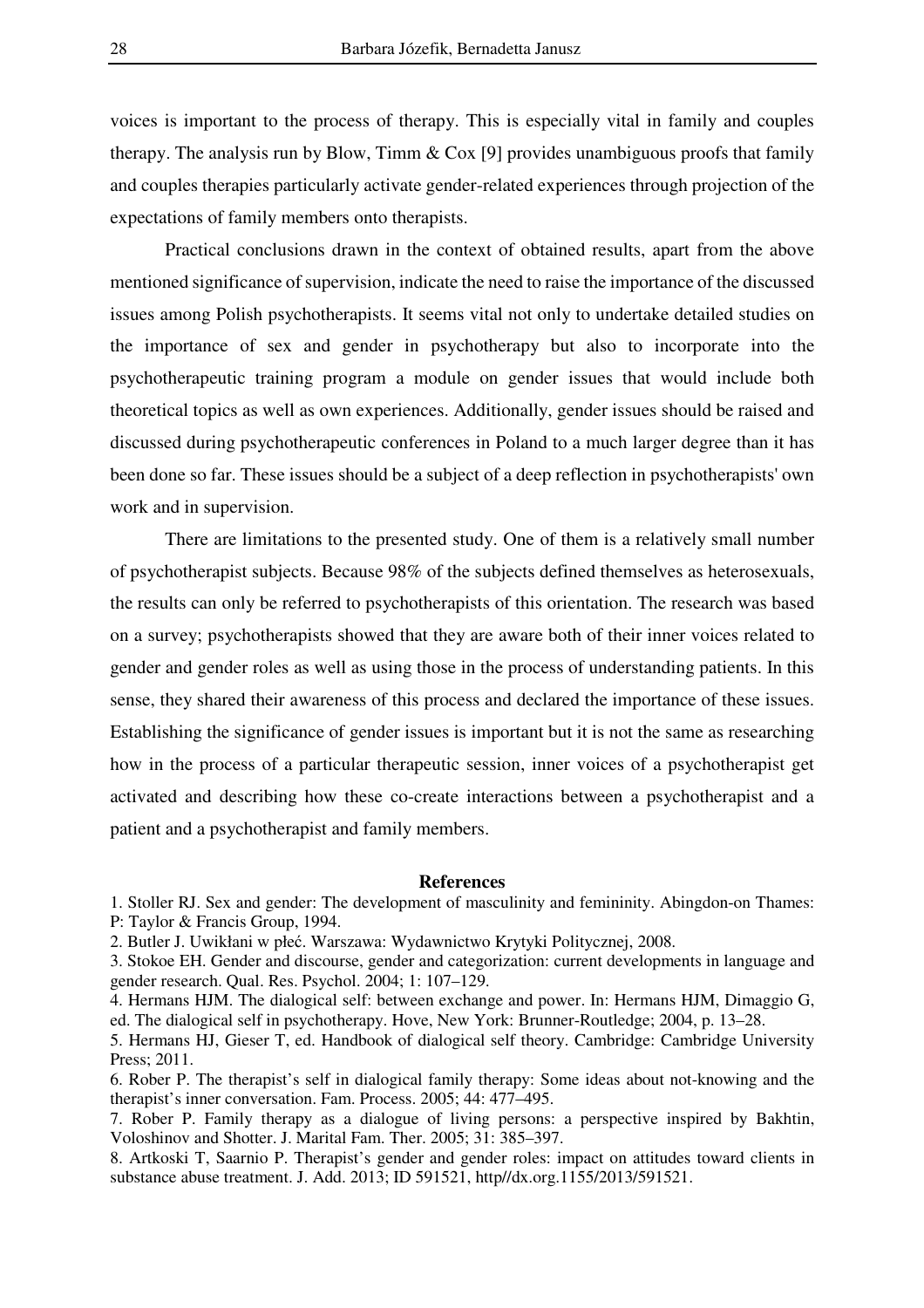9. Blow AJ, Timm TM, Cox R. The role of the therapist in therapeutic change: does therapist gender matter? http://dx.doi.org/10.1080/0895280801907150

10. Johnson LA, Caldwell BE. Race, gender and therapist confidence: effects on satisfaction with therapeutic relationships in MFT. Am. J. Fam. Ther. 2011; 39: 307–324. 11. Jones EE, Zoppel CL. Impact of client and therapist gender on psychotherapy process and outcome. J. Consul. Clin. Psychol. 1982; 50; 2: 259–272.

12. Gehart DR, Lyle RR. Client experience of gender in therapeutic relationships: an interpretive ethnography. Fam. Proc. 2001; 40;4: 443–458.

13. Beutler LE, Brown MT, Crothers L, Booker K, Seabrook MK. The dilemma of factitious demographic distinctions in psychological research. J. Consul. Clin. Psychol.1996; 64: 892–902.

14. Schields CG, McDaniel SH. Process differences between male and female therapist in a first family interview. J. Marital Fam.Ther. 1992, https://www.researcggate.net/publication/229459197.

15. Anderson H. Conversation, language and possibilities: a postmodern approach to therapy. New York: Basic Books; 1997.

16. Werner-Wilson RJ, Zimmerman TS, Price SJ. Are goals and topics influenced by gender modality in the initial marriage and family sessions. J. Marital Fam. Ther. 1999; 25: 253–262.

17. Nelson ML. A current perspective on gender differences: implications for research in counseling. J. Consul. Psychol. 1993; 40: 200–209.

18. Bhati KS. Effect of client-therapist gender match on the therapeutic relationship: an exploratory analysis. Psychol. Rep. 2014; 115, 2: 565–585.

19. Wintersteen MB, Mensinger JL, Diamond GS. Do gender and racial differences between patients and therapist affect therapeutic alliance and treatment retention in adolescents? Profes. Psychol. Res. Pract. 2005; 36: 400–408.

20. Hatcher SL, Favorote TK, Hardy EA, Goode RL, Deshelter LA, Thomas RM. An analogue study therapist empathic process: working with difference. Psychother. Theor. Res. Pract. 2006: 42: 198–210. 21. Bowers AMV, Bieschke KJ. Psychologists' clinical evaluation and attitudes: an examination of the influence of gender and sexual orientation. Psychother. Theor. Res. Pract. 2005; 36: 97–103.

22. Sutherland O, LaMarre A, Rice C, Hardt L: Gendered patterns of interaction: a Foucauldian discourse analysis of couple therapy. Contem. Fam. Ther. 2016, DOI 10.1007/s10591-016-9394-6.

23. Avis JM. Feminist issues in family therapy. In: Piercy FP, Sprenkle DH, ed. Family therapy sourcebook, ed. 2. New York, London: The Guilford Press; 1996.

24. Avis JM. Pogłębianie świadomości: osobisty przewodnik po feminizmie i terapii rodzin. In: Braverman L, ed. Podstawy feministycznej terapii rodzin. Translation: Anna Tanalska-Dulęba. Gdańsk: Gdańskie Wydawnictwo Psychologiczne; 2003.

25. Jones E. Construction of gender in family therapy. In: Burck Ch, Speed B, ed. Gender, power and relations. London, New York: Routledge; 1995.

26. Braverman L, ed. Podstawy feministycznej terapii rodzin. Gdańsk: Gdańskie Wydawnictwo Psychologiczne; 2003.

27. Hecker LL, Trepper TS, Wetchler JS. Fontaine KL. The influence of therapist values, religiosity and gender in the initial assessment of sexual addiction by family therapists. Am. J. Fam. Ther.1995; 23(3): 261–272.

28. McHale E, Carr A. The effect of supervisor and trainee therapist gender on supervision discourse. J. Fam.Ther.1998;20: 395–411.

29. Moorhouse A, Carr A. A study of live supervisory phone-ins in family therapy: correlates of client co-operation. J. Marital Fam. Ther. 2001; 27: 241–250.

30. MoorhouseA, Carr A. Gender and conversational behaviour in family therapy and live supervision. J. Fam.Ther. 2002; 24: 46–56.

31. Heru AM, Strong DR, Price M, Recupero PR. Boundaries in psychotherapy supervision. Am. J. Psychother. 2004; 58(1): 76–89.

32. Heru AMD, Strong D. Price M, Recupero PR. Self-disclosure in psychotherapy supervisors: gender differences. Am. J. Psychother. 2006; 60(4):323–334.

33. Grabski B, Kasparek K. Dysfunkcje seksualne mężczyzn nieheteroseksualnych — analiza i krytyka piśmiennictwa. Psychiatr. Pol. 2017; 51(1): 85–94, DOI: https://doi.org/10.12740/PP/63768.

34. Grabski B, Kasparek K. Problemy seksualne u mężczyzn homo- i biseksualnych — omówienie